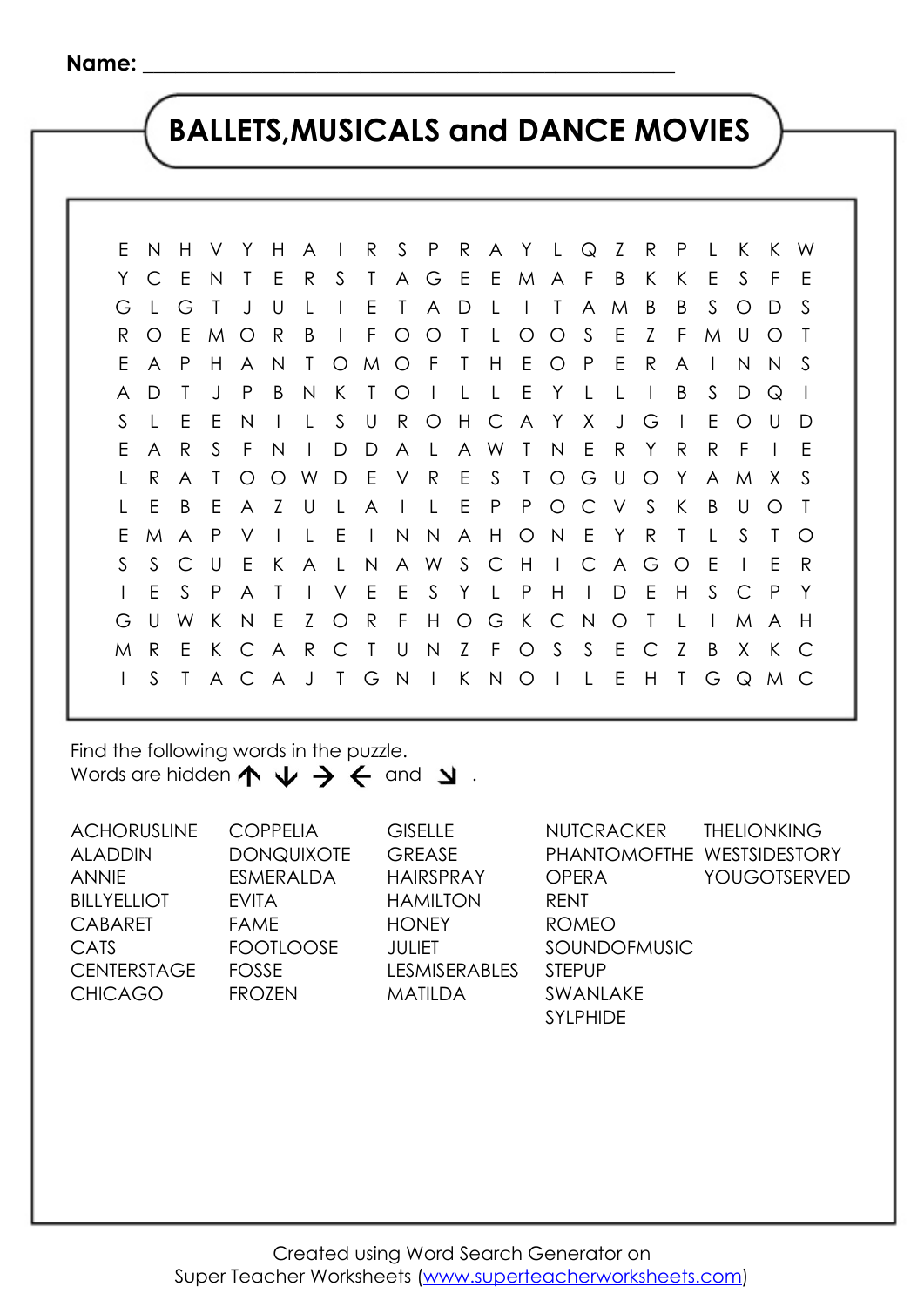### **SOLUTION**

### **BALLETS,MUSICALS and DANCE MOVIES**

|    |                      |                |        | . H                  |           |              |         |   | A I R S P R A Y L             |              |         |      |     |        |                                        |                         |           | . . W            |              |
|----|----------------------|----------------|--------|----------------------|-----------|--------------|---------|---|-------------------------------|--------------|---------|------|-----|--------|----------------------------------------|-------------------------|-----------|------------------|--------------|
|    | C E                  |                | N,     | TER                  |           |              | S.      |   | TAGEEMAFES                    |              |         |      |     |        |                                        |                         |           |                  | - E          |
| G  |                      |                |        | . JU                 |           | $\perp$      | $\Box$  | E | T A D                         | $\mathsf{L}$ | ITAM.   |      |     |        |                                        |                         | S O D     |                  | -S           |
| R. | O E                  |                |        | M O R                |           |              |         |   | $\cdot$ $\cdot$ FOOT LOOS     |              |         |      | E   |        |                                        | . M U O                 |           |                  |              |
| E. | A P                  |                | H      |                      |           |              |         |   | A N T O M O F T H E O P       |              |         |      | - E | R      |                                        | $A \mid$                | N.        | N S              |              |
| A  | D.                   | $\top$         |        |                      |           |              |         |   | . TOILLEYLLI                  |              |         |      |     |        | B                                      | S D Q                   |           |                  | $\mathbf{I}$ |
| S. | L E                  |                | E      | N                    | $\Box$    | $\mathsf{L}$ |         |   | S U R O H C A                 |              |         |      |     |        |                                        | E.                      | $\circ$ O | $\cup$           | D            |
| E  | $\mathsf{A}$         | R              | S.     | $\mathsf{N}$         |           |              |         |   | D D A L A . T N E             |              |         |      | R   |        | $\mathbf{r}$ . The set of $\mathbf{r}$ | R F                     |           | $\pm 1$          | E            |
|    | R.                   | $\mathsf{A}$   | $\top$ | $\mathbf{r}$         |           |              |         |   | . . D E V R E S T O G U O Y   |              |         |      |     |        |                                        |                         |           | A M X S          |              |
|    | E                    | $\overline{B}$ | - E    | $\sim$               |           |              |         |   | . A I L E P P O C             |              |         |      |     |        |                                        | $\cdot \cdot \cdot$ B U |           | $\left( \right)$ |              |
| E. | M                    | A P            |        | $\ddot{\phantom{a}}$ |           |              |         |   | . . E I N N A H O N E Y L S T |              |         |      |     |        |                                        |                         |           |                  | - 0          |
| S. | S.                   | C U            |        | $\mathsf{E}$ .       | K         |              |         |   | A L N A W S C H I C A G       |              |         |      |     |        | O E                                    |                         | $\Box$    | E.               | R            |
|    | E                    | $\cdot$ P      |        |                      | A T I V E |              |         |   | . S Y L P H I D E             |              |         |      |     |        |                                        | $\cdot$ S C             |           |                  | $\mathsf{Y}$ |
| G  | $\ddot{\phantom{a}}$ |                |        | . N E Z              |           |              | $\circ$ | R | F. NOT                        |              |         |      |     |        | $\mathsf{L}$                           | $\mathbf{L}$            |           | M A H            |              |
|    | R.                   | E.             |        | K C A R C T U N      |           |              |         |   |                               |              | . FOSSE |      |     | $\sim$ |                                        |                         |           |                  |              |
|    | S.                   |                | T A C  |                      |           |              |         |   | . G N I K N O I               |              |         | -L E |     | H      | $\top$                                 |                         |           |                  |              |
|    |                      |                |        |                      |           |              |         |   |                               |              |         |      |     |        |                                        |                         |           |                  |              |

Word directions and start points are formatted: (Direction, X, Y)

| <b>ACHORUSLINE</b> | <b>COPPELIA</b>   | <b>GISELLE</b>         | <b>NUTCRACKER</b>    | <b>THELIONKING</b>  |
|--------------------|-------------------|------------------------|----------------------|---------------------|
| (W, 14, 13)        | (W, 9, 16)        | (W, 10, 14)            | (S, 1, 4)            | (E,7,4)             |
| <b>ALADDIN</b>     | <b>DONQUIXOTE</b> | <b>GREASE</b>          | <b>PHANTOMOFTHE</b>  | WESTSIDESTORY       |
| (S, 23, 1)         | (W, 19, 6)        | (W, 10, 15)            | <b>OPERA (E,3,9)</b> | (W, 22, 7)          |
| ANNIE (W,8,11)     | <b>ESMERALDA</b>  | <b>HAIRSPRAY</b>       | RENT (E, 12, 14)     | <b>YOUGOTSERVED</b> |
| <b>BILLYELLIOT</b> | (E,7,10)          | (W, 11, 1)             | <b>ROMEO</b>         | (W, 22, 11)         |
| (E, 8, 2)          | EVITA $(S, 4, 3)$ | <b>HAMILTON</b>        | (E, 10, 16)          |                     |
| <b>CABARET</b>     | FAME (E,3,2)      | (W, 23, 8)             | SOUNDOFMUSIC         |                     |
| (E, 14, 3)         | <b>FOOTLOOSE</b>  | <b>HONEY (W, 10,3)</b> | (W, 14, 12)          |                     |
| CATS (N, 3, 7)     | (S, 2, 2)         | <b>JULIET (S,23,9)</b> | STEPUP (E, 16, 16)   |                     |
| <b>CENTERSTAGE</b> | FOSSE (W, 20, 10) | <b>LESMISERABLES</b>   | SWANLAKE             |                     |
| (E, 11, 15)        | <b>FROZEN</b>     | (W, 21, 5)             | (E, 14, 12)          |                     |
| <b>CHICAGO</b>     | (W, 22, 14)       | MATILDA $(S,5,2)$      | <b>SYLPHIDE</b>      |                     |
| (W, 15, 8)         |                   |                        | (E, 13, 1)           |                     |